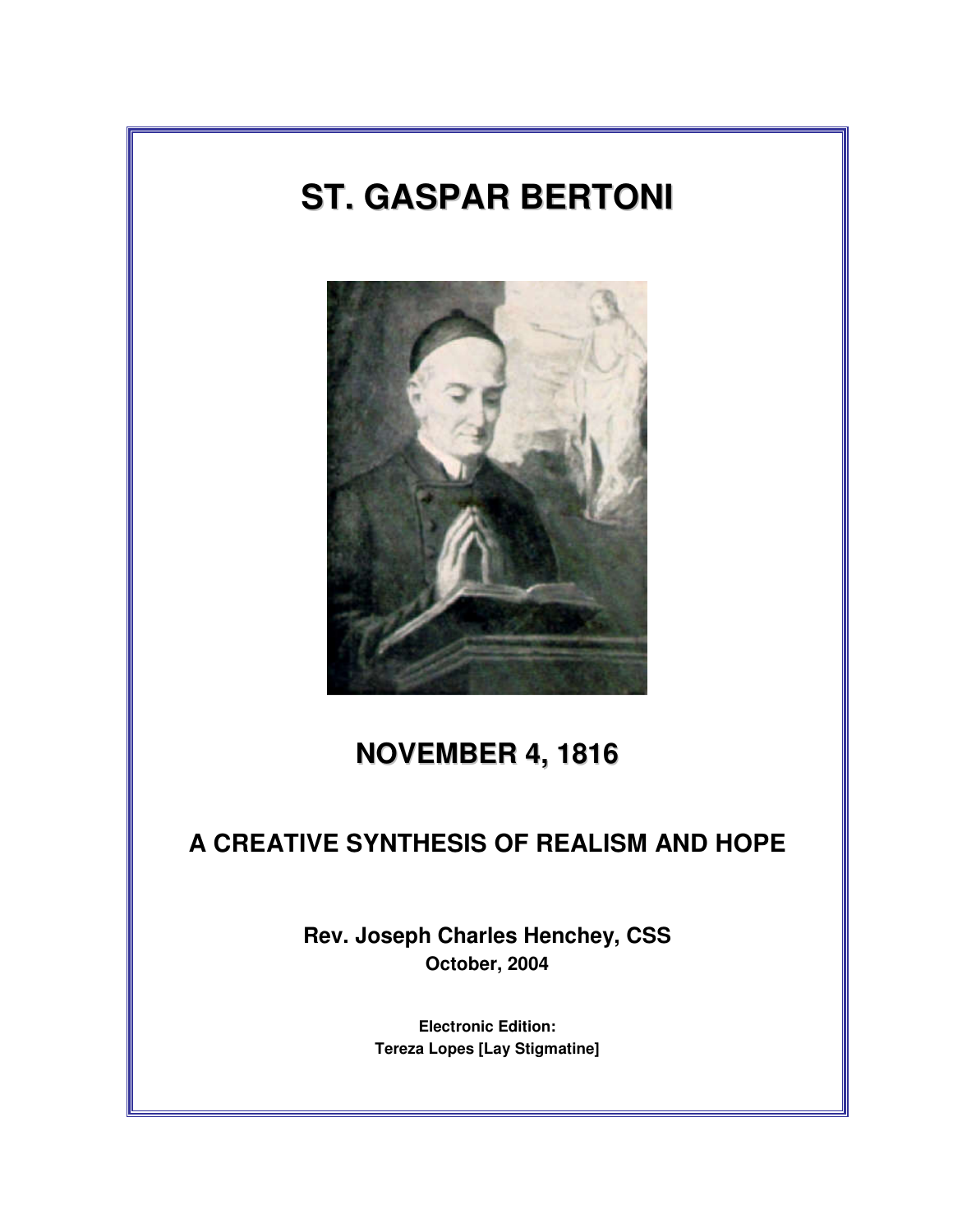## **TABLE OF CONTENTS**

|   | <b>Subject</b>                                            | Page            |
|---|-----------------------------------------------------------|-----------------|
|   | Abbreviations, quotations and notes used in this document | 3               |
|   | Introduction                                              | $\overline{4}$  |
| A | A New Terminology                                         | 5               |
| B | A Re-newed Mystical 'Theology'                            | 8               |
| C | The 'Integral' Stigmata and the Eternal Espousals         | 12 <sup>2</sup> |
|   | Conclusion                                                | 16              |
|   | Endnotes                                                  | 18              |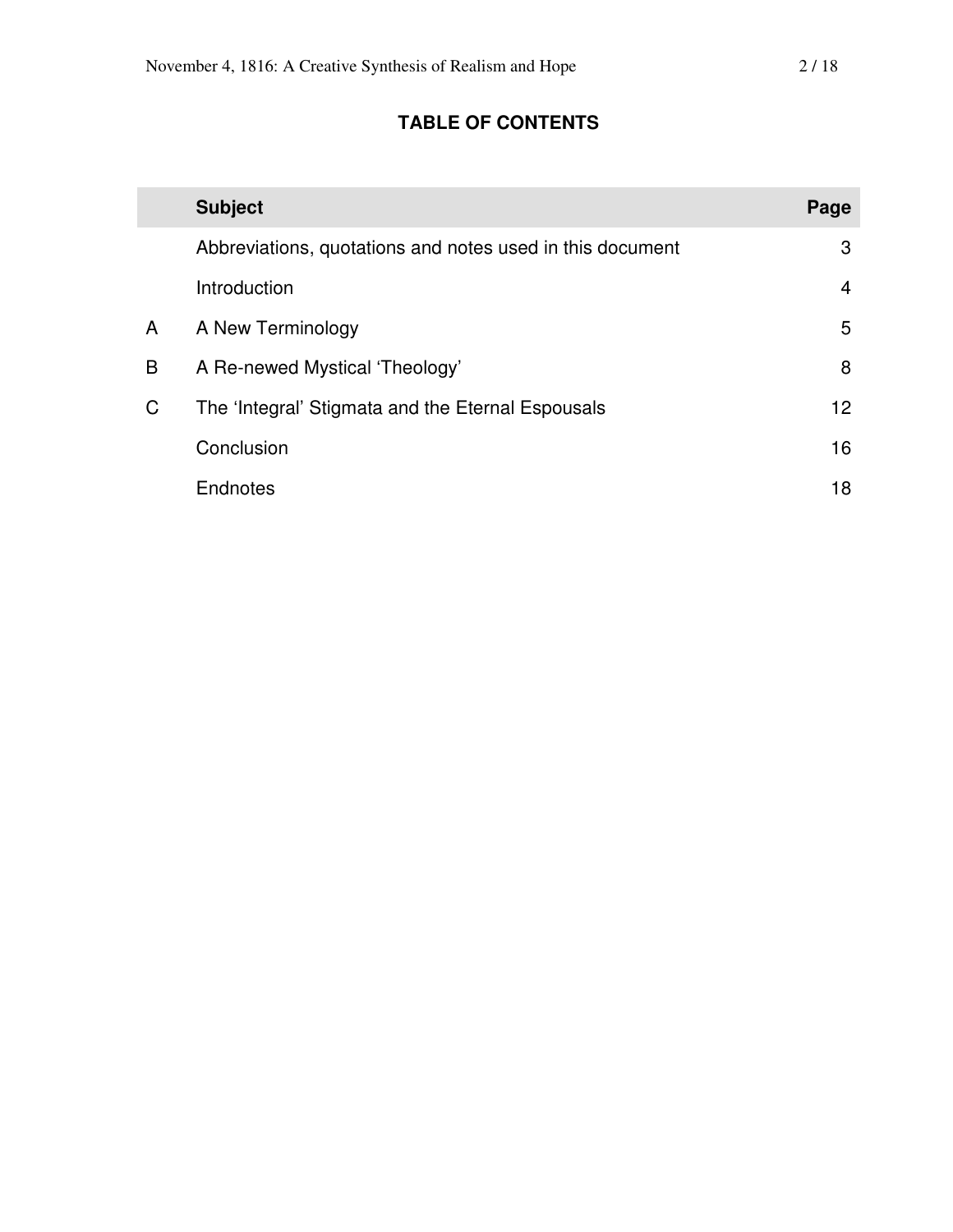### **ABBREVIATIONS, QUOTATIONS AND NOTES USED IN THIS DOCUMENT**

| <b>Abbreviation or</b><br>Quotation | <b>Meaning</b>                                                                                                                                                                                                                                           |
|-------------------------------------|----------------------------------------------------------------------------------------------------------------------------------------------------------------------------------------------------------------------------------------------------------|
| f. $(ff.)$                          | Follow page(s) or verse(s)                                                                                                                                                                                                                               |
| Ibi (or "ib")                       | It is an abbreviation of the Latin " <i>ibidem</i> ", and is an editorial<br>short-cut, which means: there; in the same place.                                                                                                                           |
| <b>MssB</b>                         | Manoscritti Bertoniani - all typed in five volumes by Fr. Luigi<br>Benaglia <sup>1</sup> , CSS - these are all the writings of Fr. Bertoni - they<br>have also been printed out by computer in five volumes with<br>marginal numbers for easy reference. |
| <b>NB</b>                           | NOTA BENE <i>["note well!"- "pay attention!"</i> - usually used in<br>English and Italian manuscripts - from the Latin]                                                                                                                                  |
| p. (pp.)                            | Page(s)                                                                                                                                                                                                                                                  |
| Ps (Pss)                            | Psalm(s)                                                                                                                                                                                                                                                 |
| Psalms number                       | The Psalm number refers always to the Latin Vulgate. When are<br>quoted two numbers, the second one refers to the modern<br>Bibles, where the Psalm 9 was divided into two.                                                                              |
| q. (qq.)                            | These are abbreviations for: Question/Questions - these are<br>abbreviations usually used with St. Thomas Aquinas.                                                                                                                                       |
| SS.                                 | Follow pages (or verses) [from the Italian seguenti]                                                                                                                                                                                                     |
| V. (VV.)                            | Verse(s) of the Sacred Scripture                                                                                                                                                                                                                         |

| <b>Notes</b>     | <b>Meaning</b>                                                                                                                                                     |
|------------------|--------------------------------------------------------------------------------------------------------------------------------------------------------------------|
| <b>Footnotes</b> | Author's complementary notes regarding terms and nouns used<br>in this document, in numeral sequence (1, 2, 3), in the same<br>page (or following), at the bottom. |
| <b>Endnotes</b>  | Author's complementary notes regarding terms and nouns used<br>in this document, in Roman numeral sequence (I, ii, iii, iv) at<br>the end of the document.         |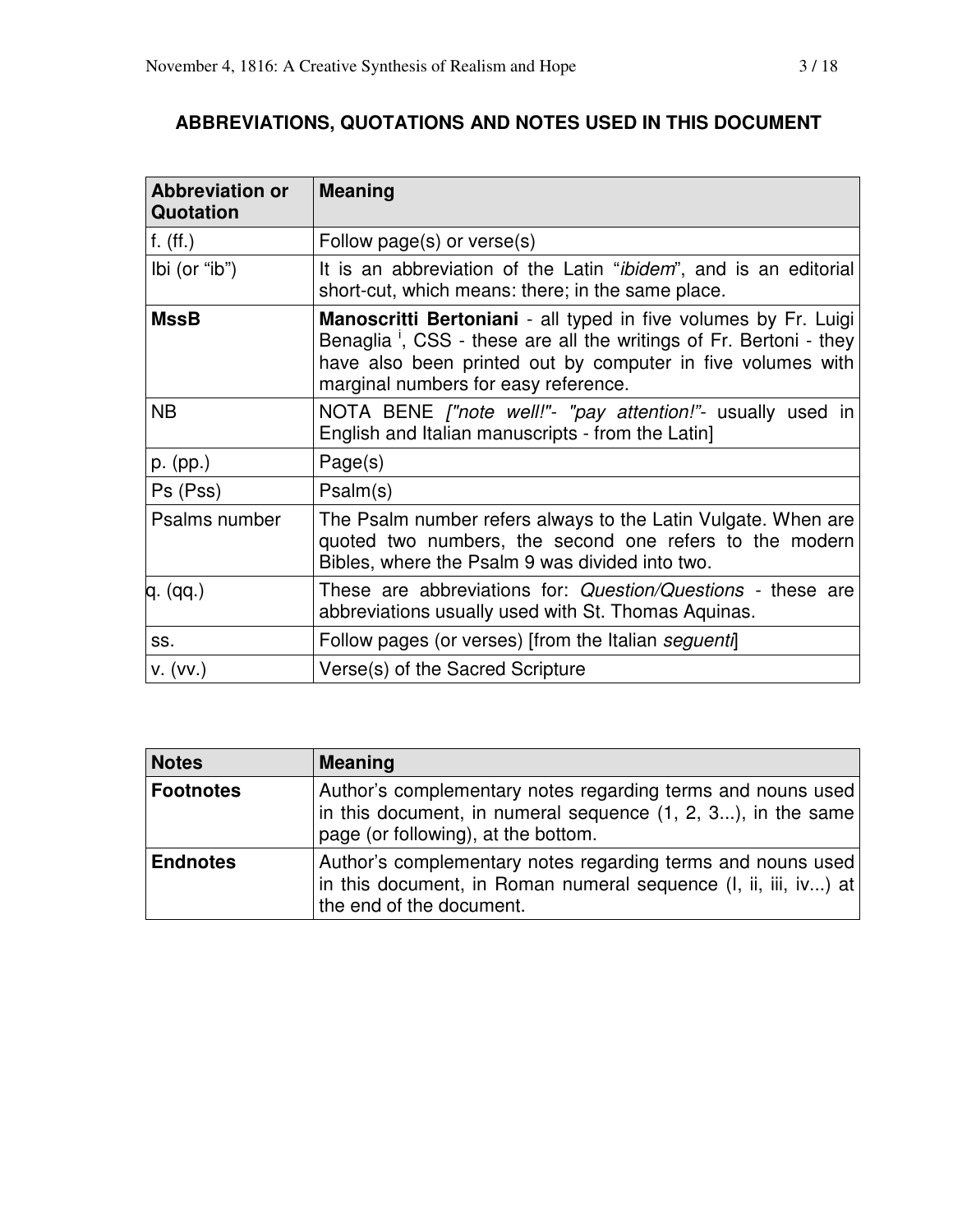#### **Introduction**

 [1] It was a time of year – almost two centuries ago – when Fr. Gaspar Bertoni, Fr. John Mary Marani and Bro. Paul Zanoli – the first Stigmatines – came to live the beginnings of the Stigmatine life, in the Church of the Stigmata of St. Francis, in Verona, Italy. More and more the days were shortening – one liturgical year was in its last weeks – and the hours of darkness surpassed the hours of sun light. These first three men were soon to be followed by a trickle of other men with like-minded ideals. This event started the Congregation of the Sacred Stigmata of Our Lord Jesus Christ. Their lives were marked with a clear balance between darkness and the hoped-for light of a New Advent in their lives, a new beginning – the long winter of life, would give way in grace to a renewed spring-time in the Resurrection.

[2] A central inspiration of the early Stigmatines living at the **Stimmate** *i* in Verona, repeatedly surfacing in the life of the Founder would be the Five Wounds of Jesus Christ – sorrowfully received on Good Friday with great suffering – and gloriously retained in His Risen Body on Easter night, as the Source of the Apostolic Mission. In showing His five wounds, Jesus sent the Apostles on the same Personal Mission He had eternally received from his Father [cf. Jn 20:21, ff.]. Along with this, the Community early began to celebrate their Patronal Fest of the Holy Espousals of Mary and Joseph.

[3] One fact above stands out in this history: the Stigmatine Community has truly experienced the Sacred Stigmata in its nearly 200 year life, and for more than 99 years in this country: the 'Sorrowful' Good Friday aspect, in the enormous sufferings the Community has endured - the many pre-mature losses of dear and competent men - and the failures of not a few hopes. The 'Glorious', Easter aspect has been most evident as well: the undying hope in the resurrection, with its extraordinary commitment to the Apostolic Mission, living out in practice the words of Jesus on Easter night, when He manifested His Sacred Stigmata in the Cenacle room with this Apostolic Missionary Mandate: **As** the Father has sent me, I **now** send you! [cf. Jn 20:19, ff.].

[4] There is a distinct experience we all gain in serving Jesus Christ. This is a share in His unique relationship with His Father. In his transcription of the Meditations of St. Gregory the Great preached to the Seminarians of Verona commenting on First Kings  $[1 S]$ <sup>1</sup>, the Stigmatine Founder uses themes that are now quite familiar to us.

<sup>1</sup> Fr. Bertoni was always most challenging in his ideal for a more than ordinary knowledge [cf. CF ## 49;50;151]:

<sup>5012:</sup> There needs to be desires to learn the Science of the Saints in order to convert sinners, to watch over the just, and to advance in union with God. [Med 7]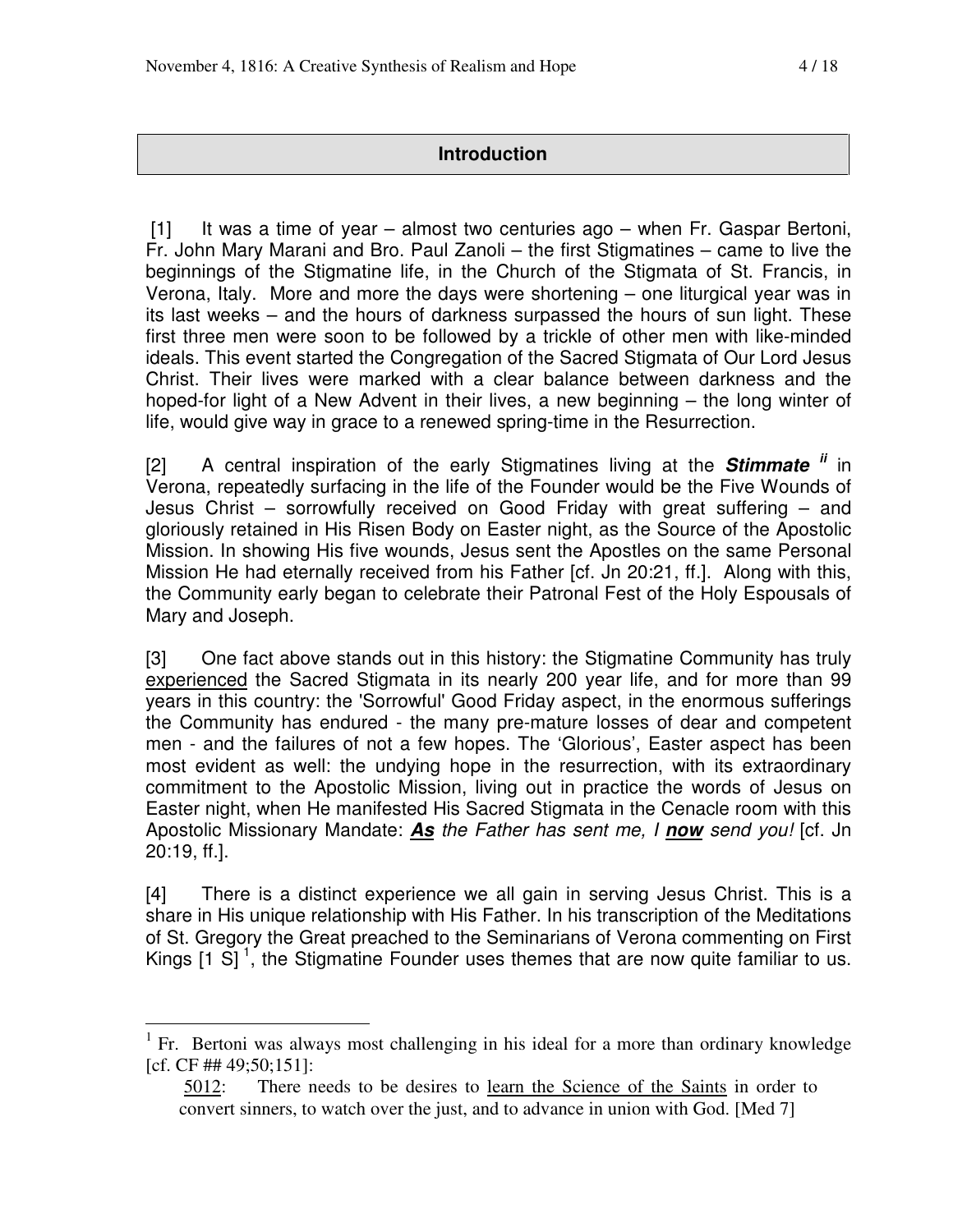Fr. Bertoni's unique bond with Jesus Christ is the source of our Stigmatine Vocation: seeing the Sacred Stigmata as our means of preparing for the Eternal Nuptials with the Father, Son and Holy Spirit. Fr. Bertoni noted this in his Meditations on First Kings – trials are the source of new life:

**Med. 6: 4985: But Anna went not up: for she said to her husband: [v. 22].** 

 **Anna is invited to share in this solemn oblation, because the holy Church by the spiritual exhortation of her Spouse is enkindled from the daily desires of love to the eternal contemplation of divine clarity. <sup>2</sup>**

**Med. 9: 5140: So that the barren has borne many, and she that had many children is weakened. 1 K 2:5.** 

**The weakened one: this is the Synagogue [This is because] by the institution of the old law, it cannot bring to term. For she lost the faith of the first man, and this brings forth progeny to the devil, and not to God.** 

**She that had many children: Because while she was in the truth of the Scriptures, she brought up the people of old subject to her to yearn for the Advent of the coming Redeemer, and she brought forth children from her embrace of her Heavenly Spouse.** 

#### **A. A New Terminology**

 In order to summarize the one Eternal Word in the most expressive language, our own times emphasize even the prefixes of familiar words: as in Luke's Gospel 1:35], the Holy Spirit 'hovers', over-shadows' Mary. The Evangelist uses the same terminology as did the inspired author of the original creation story – and thus, Jesus' entire life is **IN-spired** by the 'Other' Paraclete; in Luke's Gethsemane story [22:44], we find that Jesus **PER-spired** His own Precious Blood [… His **sweat** fell to the

5093: *Give us this day our daily bread:* Our Bread is Christ. Give us a great knowledge of His excellence, so that we might ever more yearn to serve Him, in order to be able to know him the better. [Med 8] [With Fr. Bertoni's constant emphasis on service of the Lord, and the Church [cf. *obsequium*], here the implication is that such total service leads to a kind of experience of the Lord [*epignosis?]*

5253: And this is the second benefit of temptation, the effect of the provident care of the Church, cooperating in the designs of the Spouse concerning the care of the Elect put to the test, and it is the science of discretion. The soul, by submitting itself to the Magisterium of the Church acquires this knowledge in temptation, which reforms the indiscretion of desires, while it makes us know our own strengths and determines the levels of the virtues that we have acquired, after having examined them as with a touch-stone. *What does he know who has not been tried?* Ecclus 34:9 [Med .12]

 $2$  cf. MssB 4985.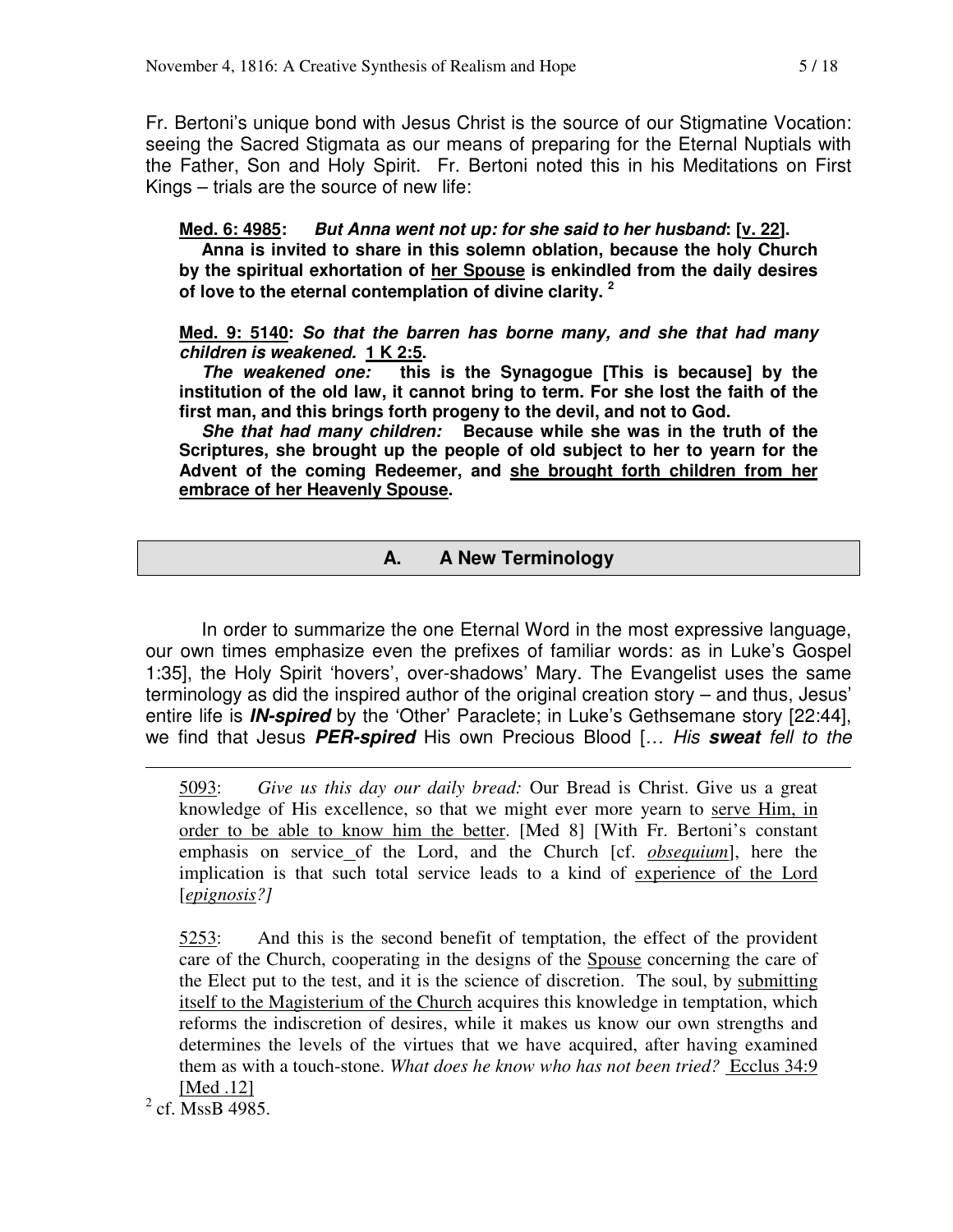ground like great drops of blood...] – and John [19:30] describes Jesus' death as an **EX-Spiration,** a further sending out of the Holy Spirit: [ …and bowing His head, He gave up His Spirit.... $\mathbb{I}$  – in preparation for the coming Pentecost.

 Our own journey of Redemption begins and unfolds with our **DIS-figuration** by Original and our own actual Sin - by God's Mercy, we are then **CON-figured** to Christ Jesus by Baptism, Confirmation and the Eucharist [Rm 6] – to be redeemed also by the **TRANS-Figuration** of Jesus, Who tells us: It was not for my sake that this Voice [from heaven] came but **for yours**! [Jn 12:30].

Through long years of intense personal suffering before he died, Fr. Bertoni became the great prayerful mystic of helplessness, under the crucible of his terrible daily monotony. He served God and the Church as an invalid for more than 20 years: the prime of his life and apostolic productivity were taken from him; his was a near silver-jubilee of an accepted near-solitary confinement, alone day after day with his thoughts, his intense prayer, and his on-going self-giving in behalf of God's People, as the great Missionary of Abandonment to the Paschal Mystery throughout his entire life. His daily oblation was that of routine – he was the Apostle of life's dimness and drudgery – as he noted the Church herself lived, which for him was the Model of Holy Abandonment. He once wrote:

**… This is the practice of the Spouse [of Christ] which the Church is. As she has already been assured by the divine promise of the assistance of the Holy Spirit, she does not ever giving up looking for the light in order to continue her work, or in defending the truth entrusted to her, or restoring discipline. And when she does see clearly, the Church never gives up working, studying, consulting, so that she might go proceed further under the light she receives… <sup>3</sup>**

He worked always to dissipate the awful dark night of the apparent 'non-sense' of so many years of suffering – in the old Latin it could be said of St. Gaspar: his lifejourney was Per **Crucem ad Lucem – Nox illuminatio mea!** Knowledge of the Crucified Christ [CF # 51] served as his compass toward the Eternal Nuptials with the Risen Lord. In addition to his lived balance between suffering and healing, between death and hope for a new life, Fr. Bertoni believed that his grace of commitment – his self-giving – his **self-emptying** led to a Holy Abandonment to God, with its ever greater availability as an *oblation* for the sake of the Church <sup>4</sup> - would lead to eternal nuptial banquet with the Trinity.

 3 Letter 38, October 26, 1813, in: *Epistolario*, p. 99

<sup>&</sup>lt;sup>4</sup> cf. his Meditation 2 on First Kings:

<sup>4891:</sup> *To adore and to offer sacrifice to the Lord God of Hosts in Silo.* [1 K 1:3].

The Man went up so that he could worship and offer sacrifice, because He wanted to be known for this, that in dying, He would redeem those whom He had taught by living. *He adored:* as an example for the chosen, He rendered Himself totally humble and abject through obedience to God the Father. *He offered sacrifice,* Who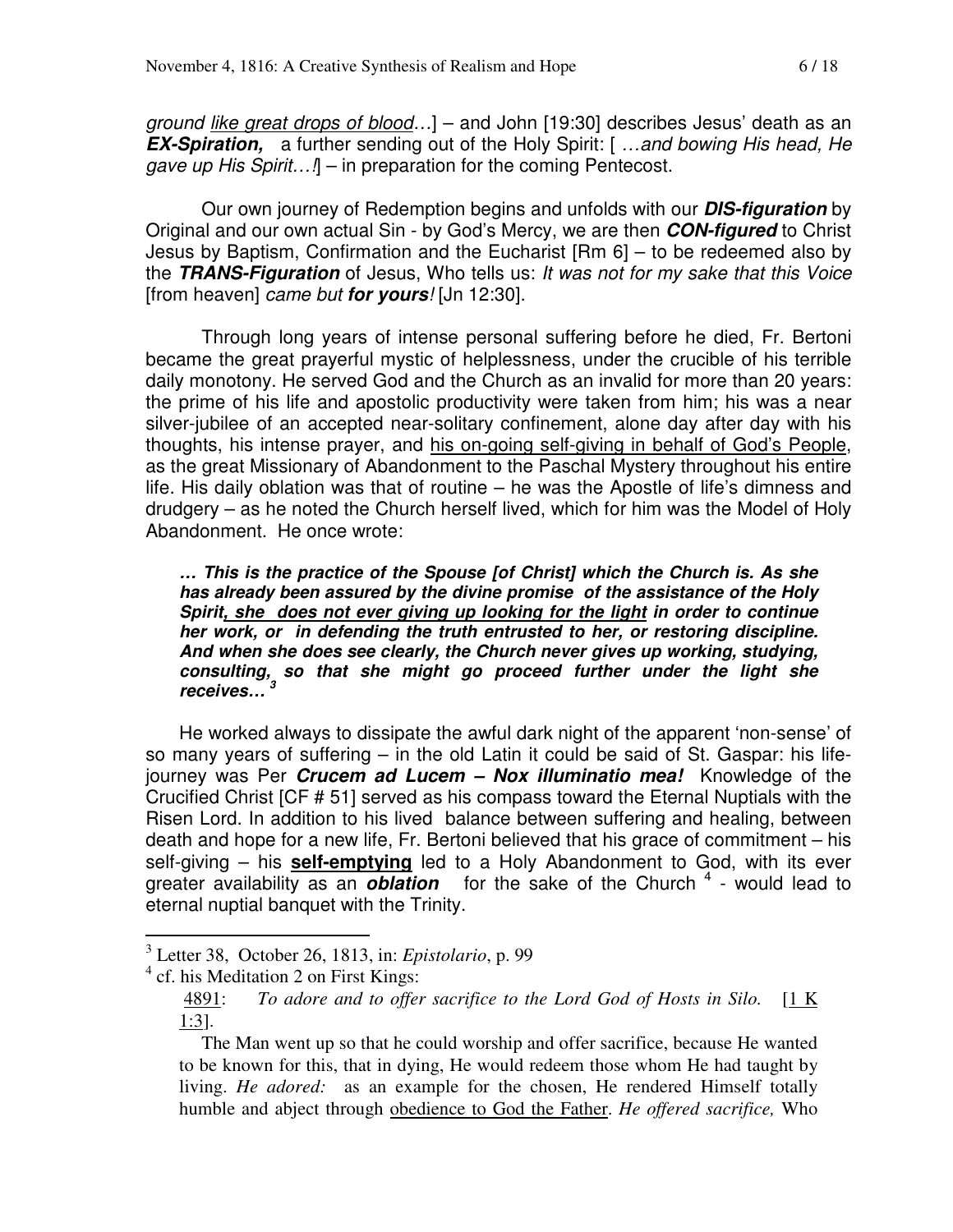The way life is lived, for St. Gaspar, is the best expression of the Stigmatine devotions which are always meant to lead to imitation. Giving oneself over to this ideal is the living out of the Stigmata of Christ – and this leads to a Holy Espousals, that will last forever, as the culmination of our life-long service of God in the Apostolic Mission – which sometimes will mean lengthy personal suffering. The permanence of the marriage of Mary and Joseph, the ideal of all living the Sacrament of Holy Matrimony, served Fr. Bertoni also as a sign of that **eternal nuptials** of the Saints with the Father and Son and Holy Spirit. Fr. Bertoni in his Meditations on First Kings notes that the marriage of the Lamb will lead us in the Church to eternal union<sup>5</sup>. As it

by living, offered examples of humility, He handed Himself over to God the Father on the altar of the Cross as an oblation and a host <sup>4</sup>, and those whom he taught by living, He redeemed by dying.

4894: Third Means: the Ministry of Priests …

 $\overline{a}$ 

*In Silo* <u>v. 3</u>. This is the place of the immolation.

*Silo*: the word means "*sent*", or is interpreted "*mission*", indicating the imposed precept of the supreme Father, of obedience on His Only-Begotten.

*To offer sacrifice in Silo*: Because Christ in no other way gave Himself over to death than being sent by the Father. Jn 14:31: *As the Father has given Me commandment, so do It....* - Ph 2:8: *…becoming obedient unto death, even to the death of the Cross....* 

 *In Silo*, he adored and offered sacrifice, because both in living as in dying, He did the Father's Will.

[Fr. Bertoni took his central ideal from this view: Christ offering Himself as an oblation rendered by the *obsequium* [cf. Rm 12:1] – this ideal is found in a number of Fr. Bertoni's *Original Constitutions:* [## 1; 7; 57; 62; 125; 185; 195; 237; 296; 304]. This revealed data of Jesus' being sent by the Father, [Jn 14:3] is behind all *Mission* in the Church – and certainly is the heart of Fr. Bertoni's Trinitarian charism of Hope. At St. Joseph's Convent, Verona, he saw a painting of the Trinity, and noted that this explained to him Divine Mercy – with the Father's ready communication of his gifts [cf. MP, Aug. 24, 1808. [cf. Bertoni Web-Site, under 'Studies, *The Trinitarian Charism of Hope*. cf. below].

 $<sup>5</sup>$  Vocation in the Church is life-long preparation, living of the Stigmata:</sup>

Med.6: 4905: *I am black but beautiful* [Ct 1:4]. *Do not consider me, that I am brown, because the sun has altered my color.* [ib., v. 5]. - Solomon's temple was built without noise [3 K 6:7]. – *For the marriage of the Lamb has come and his wife has prepared herself. And it is granted to her that she should clothe herself with fine linen, glittering and white. For the fine linen is the justification of saints….* [Apoc 19:7, ff.].

[The Wounded Lamb takes the Church as His Bride – for Fr. Bertoni, the Church is the Spouse of Christ, is the *Model of Holy Abandonment* cf. the Web-Site, under Translations, that of Fr. Nello Dalle Vedove's Doctoral Thesis, bearing this title].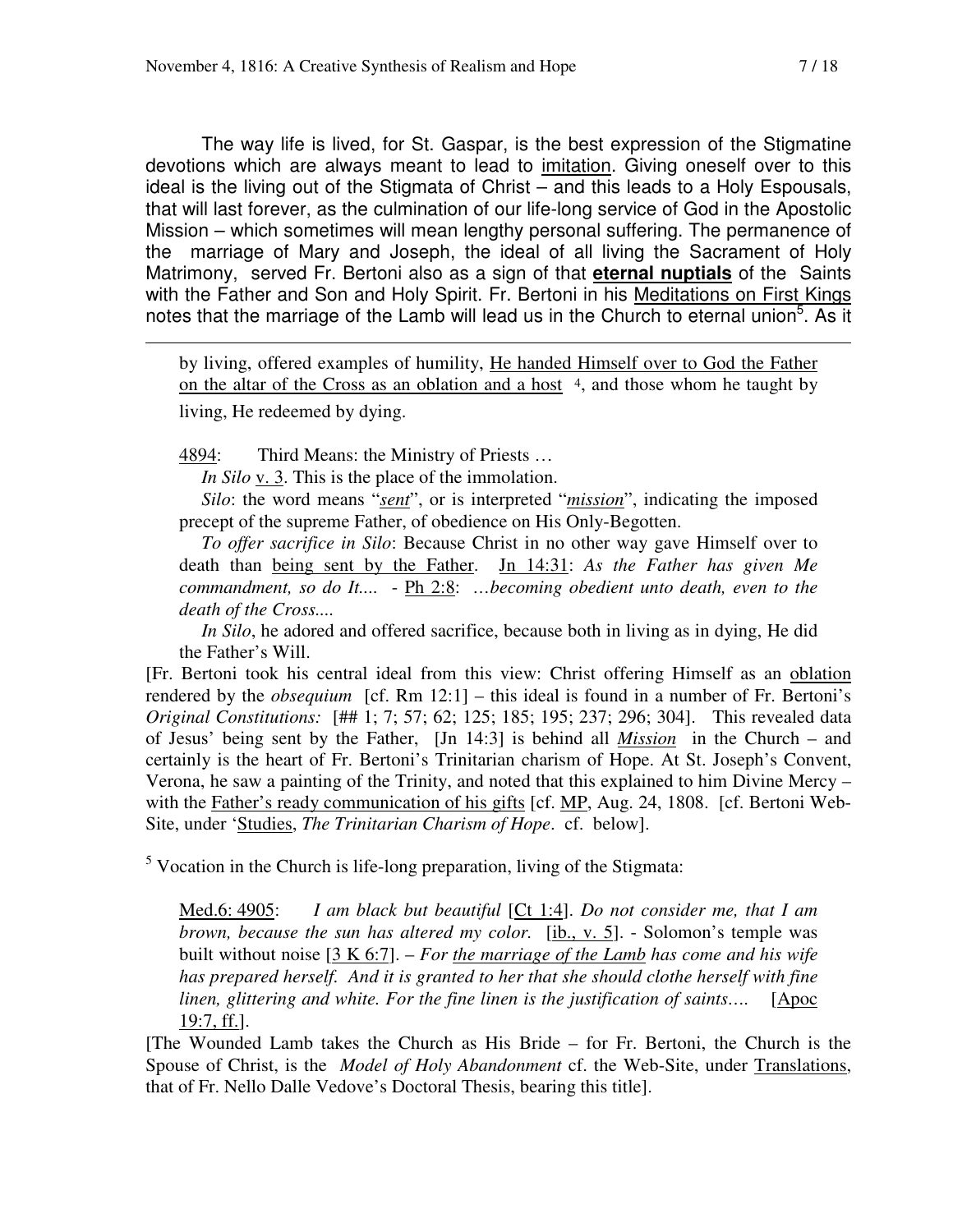is said that asceticism divides to conquer – as the old **Imitation of Christ** would remind us: if we were to gain one virtue a year, if we lived long enough we would be holy. The mysticism of the saints, then, through charity unites, 'in-forms' all that we are meant to be and to do.

To reach his synthesis, Fr. Bertoni was much inspired by the Scriptures: all theological students know that the heart of all our studies is a proper, Churchcentered **EX-egesis**, avoiding all **EIS-egesis [**a personal, subjective reading into God's Word]. The saints teach us a genuine **IN-egesis**, as an on-going process of finding Christ **IN** every verse. For the saints, the Divine Inspiration of God's Word is not comparable to His employing passive musical instruments to produce His symphony of truth – or inert paint brushes [as these can only produce a work of art, the closer they are to the hand and heart of the Divine Artist]. Rather, the Creative God, sanctifying humanity with His redemptive word, inspired the artists of human language to express Divine Truth, in both word and deed, through charisms lived in the Church. The Bible for St. Gaspar is a symphony of truth of the Old and New Testaments; the harmony between history and prophecy; there is divine blending found in the Gospels and the Epistles; an integration of the Wisdom Tradition and the Apocalypse. Fr. Gaspar was much nourished by the dry grains of wheat  $-$  and refreshed by the sour grapes of life then consecrated into the Precious Body and Blood of the Risen Lord in the Eucharist.

#### **B. A Re-newed Mystical 'Theology'**

 St. Gaspar would notice not only Scripture and nature, but sacred art as well to express his ideal. He noted this early in his Spiritual Diary one late summer night:

…**This evening I saw a painting that depicted an image of the Trinity, that inspired much reverence and love in me for the three Persons. The eternal** 

4980: …*She named him Samuel.* v. 20.

 $\overline{a}$ 

*Those whom He justified, those He also glorified [*Rm 8:30], in this life, the militant Church, symbolizes the triumphant Church, as the Synagogue symbolized the militant Church. He glorified with the name, with the gifts and with the infused virtues, with merits.

 God gives to those whom He calls to any given state whatever is necessary for that state of life. Therefore, God has done much for His own. The Church, too, His Bride, we will see that she is not lacking in her own prudent and provident commitment.

[In his very important CF # 185 of the *Original Constitutions,* Fr. Bertoni makes clear that the *difficult and arduous vocation* of the Stigmatine is not based *on human strength, but on the grace of the Holy Spirit, who has begun and inspired this good work [cf. Ph 1:6], and He will bring it to perfection if He is not hindered in this by us; for this is the special grace of this vocation…*].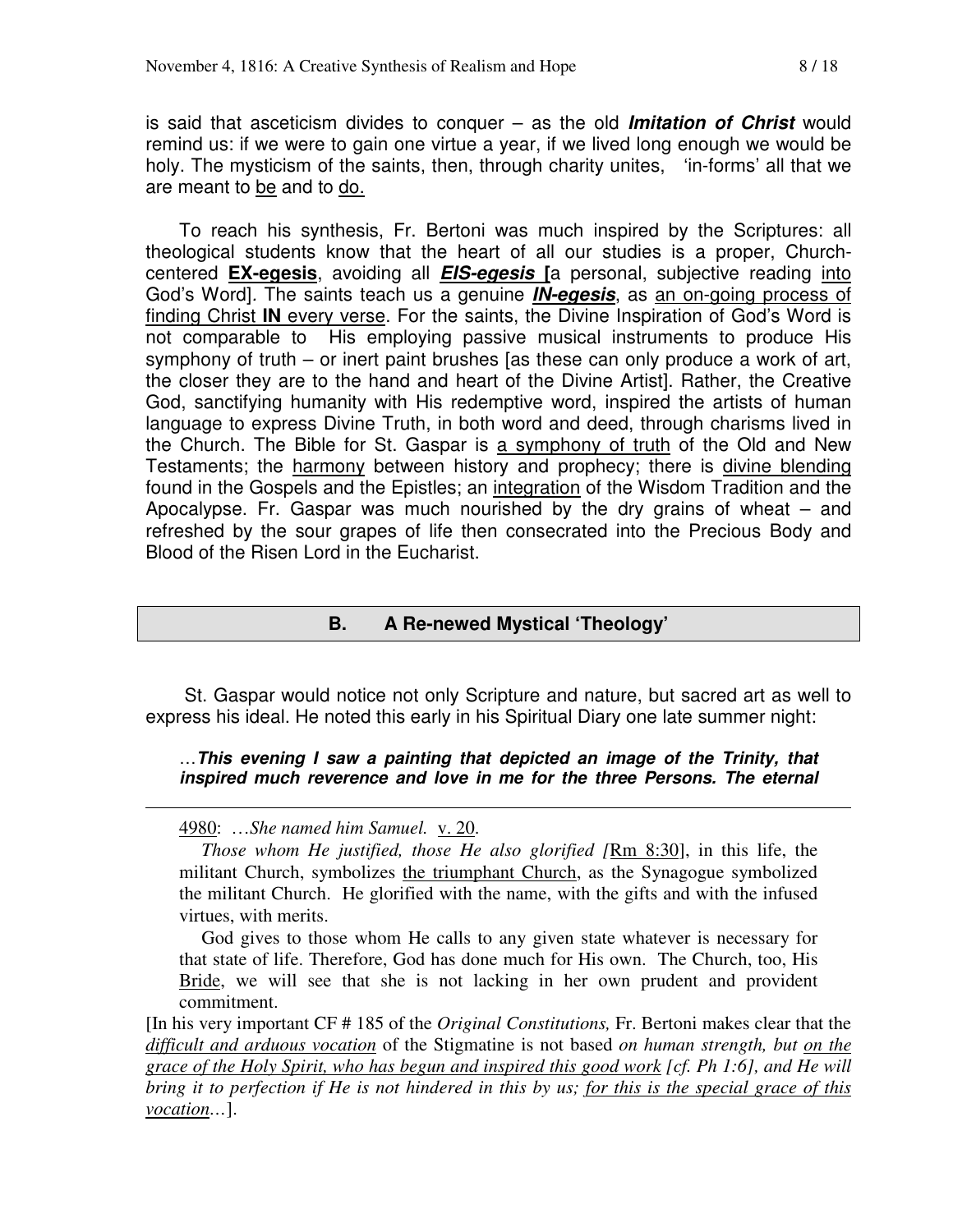**Father as standing with His arms opened which explained for me something of His Mercy and his ready communication of His gifts…** <sup>6</sup>

St. Gaspar also saw his own vocation as that of drawing within himself a portrait of Jesus Christ:

 **… We need to draw a portrait within ourselves of Jesus Christ… <sup>7</sup>**

Fr. Bertoni develops this in his beautiful **Original Constitution 223**:

**For indeed nothing moves one toward that love of genuine charity for another than for us to take note of those singular ornaments of virtues and gifts of the Holy Spirit in him, and that we contemplate the other as an Image of God painted with the most excellent colors of grace. If, therefore, all strive to increase within themselves in those virtues and graces that they frequently reflect on in others, and that they come to consider these others are superior to ourselves [cf. Ph 2:3], and to rejoice in those spiritual goods of others, and to thank God for them, then in a marvelous manner will mutual charity increase in them.** 

At the end of the last General Chapter held in Rome, the Capitulars were blessed at an Audience with Pope John Paul IInd. In thanking our small Congregation for its relatively high number of confreres chosen to be Bishops – the Holy Father quoted this **Original Constitution** - clearly based on CSJ 250 of St. Ignatius of Loyola, and the great Jesuit Theologian Francis Suarez <sup>8</sup>. Fr. Suarez noted other sources for this thought going back to the Rule of St. Augustine, and even to St. Paul, who wrote in captivity to the Philippians: **be united in your convictions, united in your love … be self-effacing. Always consider the other person to be better than yourself…**  [cf. Ph 2:2, ff.]. This serves as Paul's introduction of the central mystery of Christ's self-emptying. It is in His Divine Filiation that the Son loves the Father – and in Fr. Bertoni's ideal it is fraternal love and humility that the Stigmatine comes best to imitate Him. [CF ## 188; 208; 220].

 The Irish Monk, Dom Columba Marmion, OSB, was beatified with Blessed Pope John 23<sup>rd</sup>. As one incardinated into the Arch-Diocese of Dublin, he was ordained in our own Stigmatine Church, St. Agatha of the Goths, in Rome, Italy. He once wrote:

**…'leave your offering before the altar, and go first to be reconciled to your brother…' [Mt 5:23, f.]. This is why the least willful coldness, the last resentment harbored in the soul towards our neighbors form a great obstacle** 

<sup>&</sup>lt;sup>6</sup> cf. <u>MP,</u> Aug. 24, 1808.

 $^{7}$  cf. <u>MP</u>, Feb. 26, 1809

<sup>8</sup> F. Suarez, SJ, Tractatus Decimus. *De Religione Societatis Iesu,* Book 8, c. 8, n. 1, p. 955 a. [NB: The first Stigmatine Mission is one's own confreres – cf. CF # 262]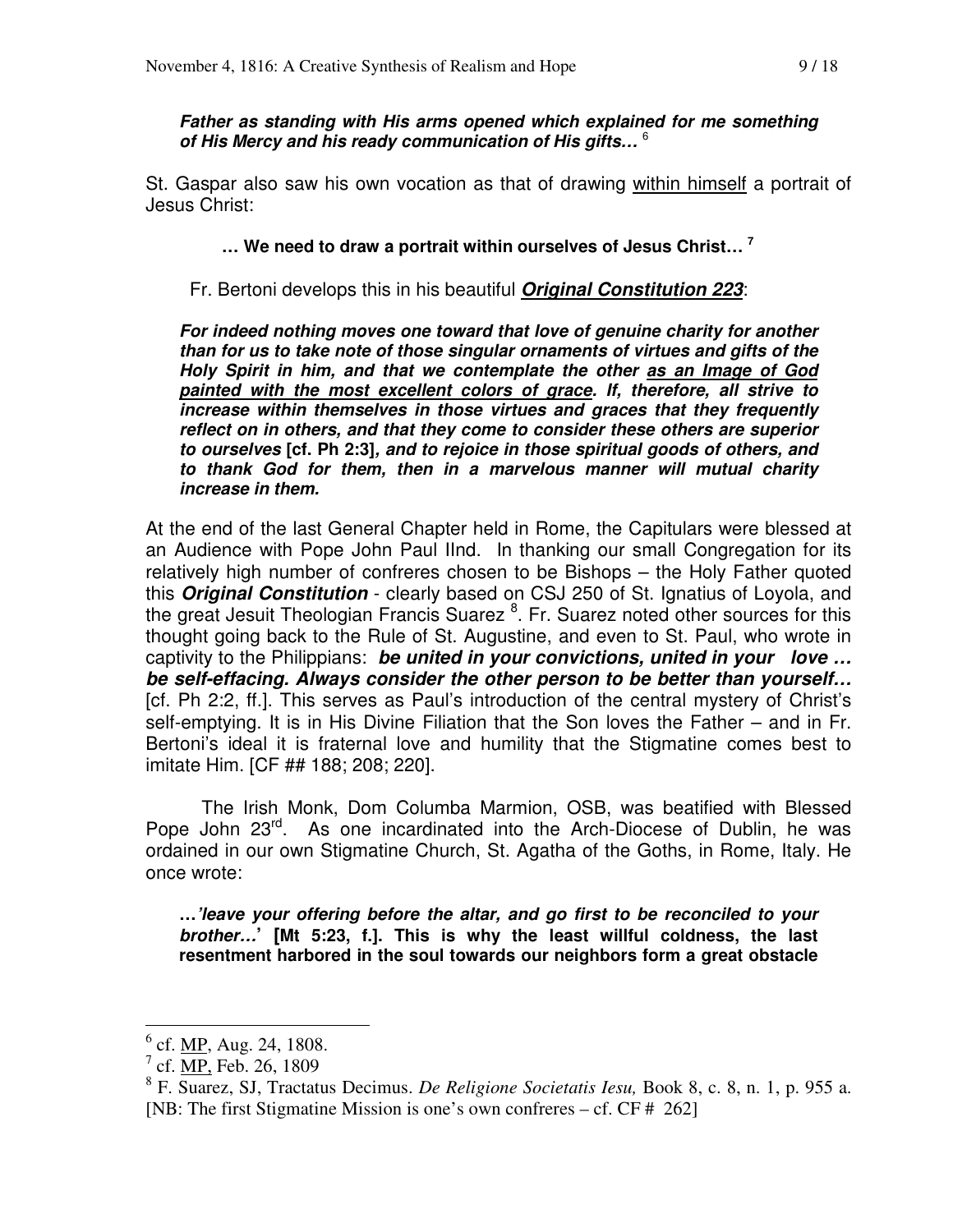#### **to the perfection of that union which Our Lord wishes to have with us in the Eucharist… <sup>9</sup>**

Fr. Bertoni lamented that there are only very few who grasp what God would accomplish in them, if He was not impeded by them. <sup>10</sup> The German Protestant theologian Jurgen Moltmann noted that the original sin is not so much the titanic desire to be like God – but, rather the refusal to be what God likes!

 The ultimate Model for St. Paul's ideal is Jesus Christ - **who emptied himself** [the Greek word is **kenosis**] to become one of us – so that as He became poor for our sake, we might become enriched by His poverty [cf. 2 Co 8:9]. Christ's great wealth is that He is the Incarnation of His Father's Mercy, as Pope John Paul II describes so beautifully in his encyclical of the First Sunday of Advent, 1980, **Dives in Misericordia.** 

The **Kenosis: self-emptying** of Jesus Christ is the **ICON** of the invisible God [cf. Col 1:15] – Jesus by giving Himself is the radiant light in our darkness of God's glory, and the perfect copy [**karakter**] of His nature [cf. Heb 1:3] – whoever sees Jesus sees also the eternal Trinity: **whoever sees Me, sees the One Who sent Me** [cf. Jn 12:44, ff] – **To have seen Me, is to have seen the Fathe**r **[**cf. Jn 14:7-9]. The Sacred Stigmata of Jesus Christ, then, is the Window allowing us to look into the Trinity – and the Mirror before which we are called by vocation to stand to see if we are truly ready for the Nuptial Banquet of the Eucharist, and the Eternal Espousals with God, Father, Son and Holy Spirit.

A great modern theologian [Fr. von Balthasar] has taught that within the Trinity, the divine Persons are constituted by their **self-giving** – a 'Person' within the Trinity is **One Who gives of Himself to the Others**. Jesus' Stigmata is the culmination of His Self-giving earth - and enables Him to be the Immolated Lamb of the special marriage noted near the end of Sacred Scripture: there will be a New Heaven and a New Earth. Forever, **He will be our God and we will be His People** – a **nuptial formula**. He will wipe away all tears from our eyes - there will be no more death, no more mourning, no more separation, no more sadness! [cf. Rv 21:1, ff.] – the Church will be all dressed up as a Bride with the good deeds of the Saints for her Espousals with the Immolated Lamb! Fr. Bertoni uses phrases from the Song of Songs to describe [with St. Gregory] this mysterious attraction for the Eternal Espousals:

**Med. 7: 5004: Prelude 3.** Draw me after You [Ct 1:3] You draw, O Lord, Your **Spouse** by Your right hand, and we will run after You to the odor of Your ointments:

 9 Dom Columba Marmion, 'Christ, the Life of the Soul', 5 [CLS 2, 8, 5], in: *Spiritual Writings.* P. Lethielleux-Mardesus Abbey 1998, p. 236 [NB: St. Agatha of the Goths Church in Rome has been the Stigmatine General Curia in Rome since 1927 – from 1837-1927, it served as the Irish College and a Priest of Dublin – Dom Columba Marmion, was ordained there in June 1881, by the Rector, Bishop Kirby.

<sup>10</sup> cf. MP, May 18, 1811. cf. also Letter 19, Feb. 1813, *Epistolario* pp. 61, f.; Letter 80, ib., p. 166; Letter 154, March 28, 1829, p. 254.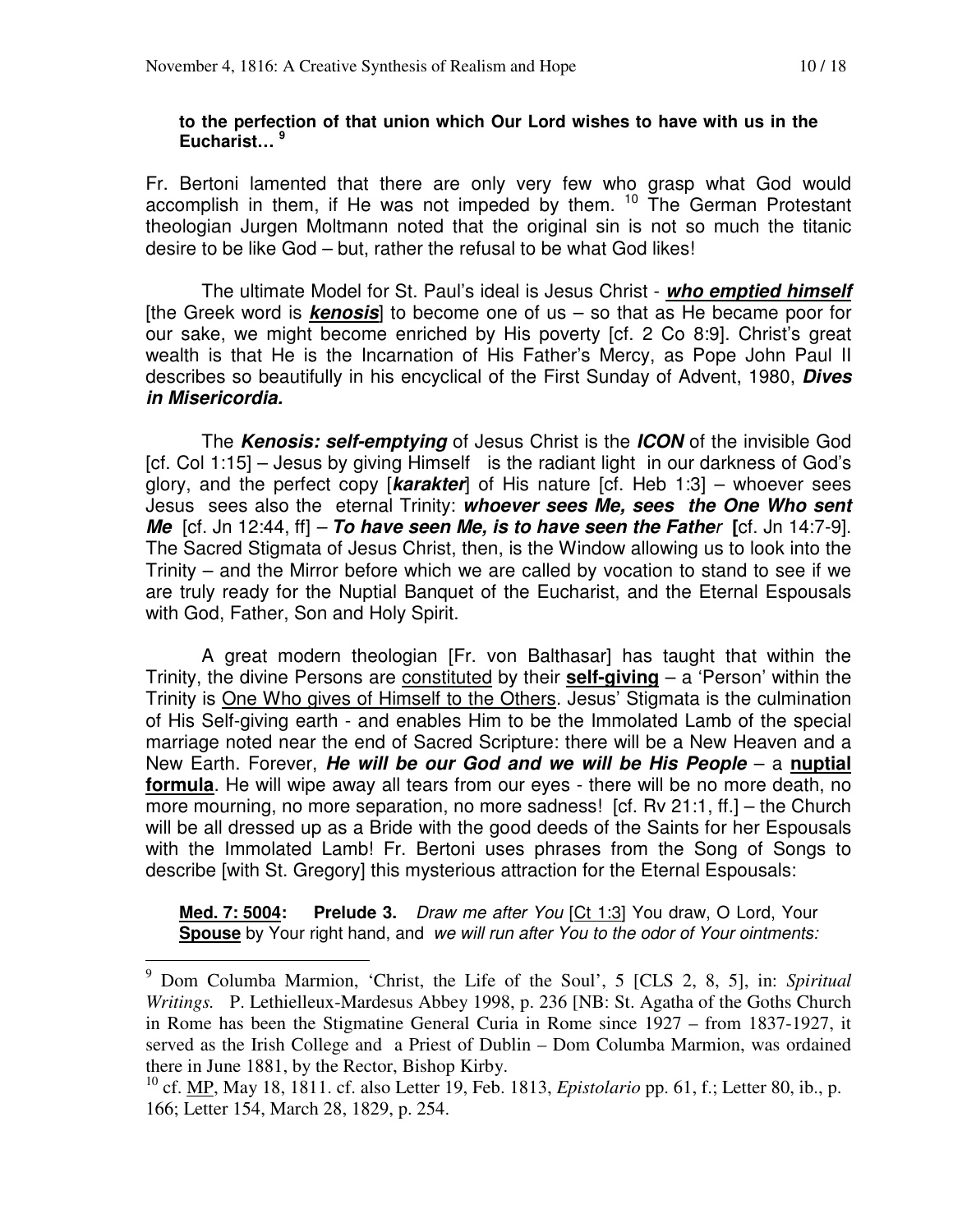ibi, **and the teachings of the Church in words and deeds and disciplines**: in the odor of Your ointments" **this is the fruit of Your grace.** To the odor of Your ointments Ct 1:3. **And if we cannot follow you with a strong love of a Spouse already adult in the school of holy love draw me ibi. We will follow you with the first-fruits of the most tender, nascent and youthful fervor.** 

**Med. 7: 5005**: We will run after you to the odor of your ointments Ct 1:3. Therefore, the young maidens have loved you v. 2.

**O Lord, you draw everything to the designs of Your Providence with the sweetness and effectiveness of Your grace, the precious fruit of Your House.**  And I, if I be lifted up from the earth, will draw all things to Myself. [cf. Jn 12:32]. **Thus, You draw Your Spouse, which is the Church, our Mother, and Yours and her children, which we also are.** 

**Med. 7: 5006: But, Your Spouse You draw as it were, by the hand, by Your right hand, and so she does not so much follow You, as accompany You:** draw me Ct 1:3. **Thus, you divide as though with your maternal care the execution of your paternal Providence over us. We, as your tender young children, cannot run with You, as You go not with steps, but with leaps, and leaps of a giant:**  He has rejoiced as a giant to run the way [Ps 18:6], **We too will run after You -**  We will run after You ibi, **in the odor of Your graces**: to the odor of Your ointments ibi, **and of the teachings, and disciplines, and of the examples of our Mother, and these are also Your graces. <sup>11</sup>**

This is the divinely chosen **Descent** of God – so that we might go back through the Ascension, to be with Him forever in our resurrection. Theology speaks of **Christology from Above** – with the Descent of Christ among us at Christmas. The counter-part of this is the **Christology from below**: that the Lord ascends from His earthly sojourn for the eternal bliss of the Church with the Trinity. The Saints – as Fr. Bertoni does – teach us a **Christology from Within! <sup>12</sup>**

The Saints came to understand the **IN-spiration** of God's Word, the **INfusion** of God's Grace, that the Risen Christ **IN-forms** the Eucharist and those who receive It – in differing ways, as we are **IN-grafted** into Christ at Baptism, we are **IN-undated** by His Holy Spirit at Confirmation, we are **IN-corporated** into Him by the reception of Holy Communion. In the sufferings of life, there develops a kind of nuptial pattern: our adoring and praying saintly Founder discerned that within, a new life, a new and fresh charism that came forward for the Church. Authentic spirituality involves **a sharing in Christ's Holy Abandonment to His Father** – and each of us is called to share in this as we accept the way life turns out. Our vocation is a persevering fidelity to Christ's Stigmata, the ultimate expression of His self-giving –

 $11$  These thoughts are from Meditation 7. Fr. Bertoni uses this same expression in his gradated '*Espousals Principle'* - cf. his Panegyric on St. Francis of Assisi, perhaps the morning of the Feast October 4, 1808 [cf. MssB ## 144-1874, especially # 1868].

<sup>12</sup> For these thoughts, cf. Mark A. MacIntosh, *Spirituality and the Incarnation in Hans Urs von Balthasar.* Notre Dame & London: University of Notre Dame Press 1966.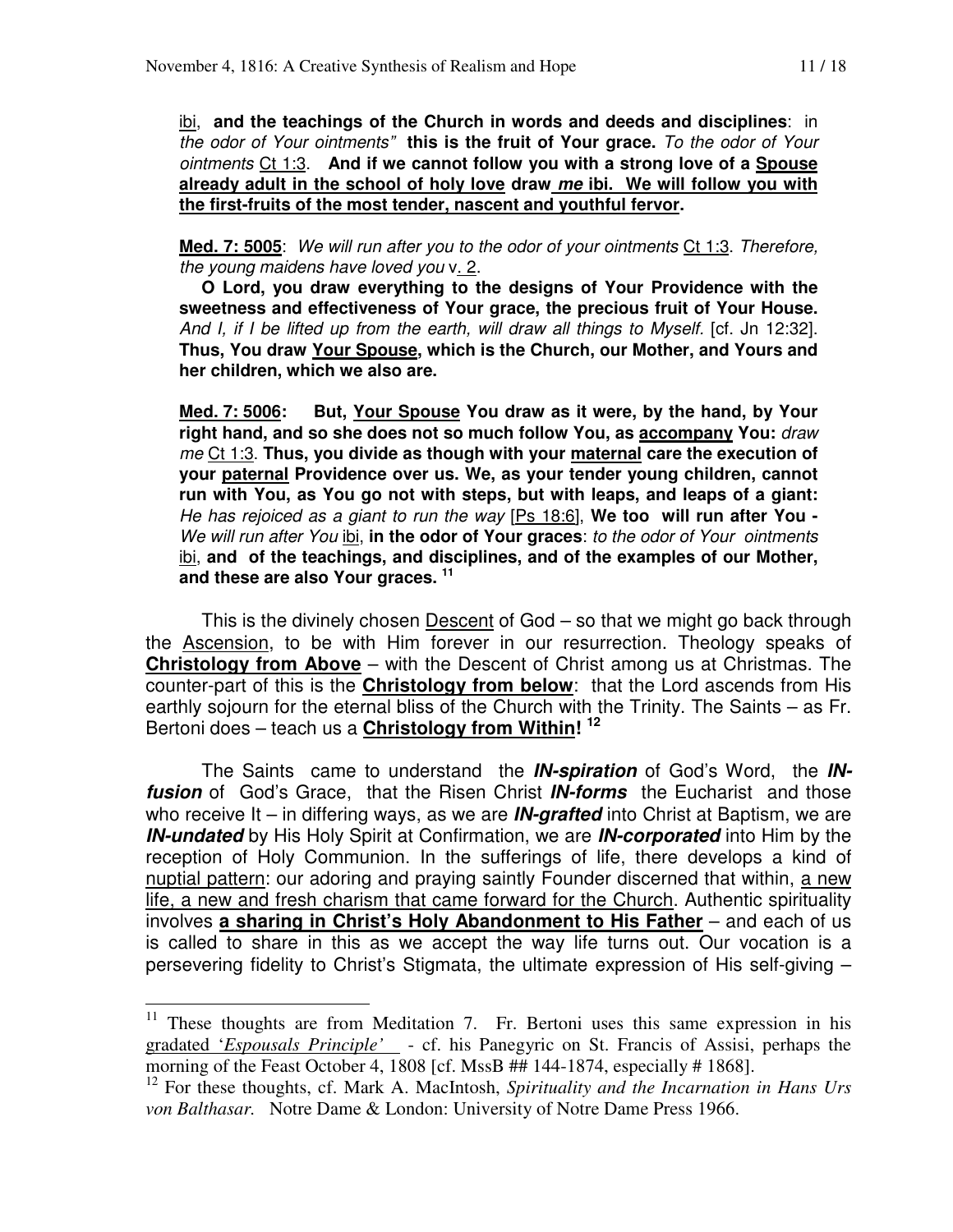that will be blessed eternally with an espousals forever with God. The saints provide a marvelous synthesis regarding the presence of the Suffering and Risen Christ within us all – for Fr. Bertoni, the acceptance of God's will is the ultimate living of the Stigmatine life – **configuration** to Christ means to share His experience. As Christ has risen, He is present in all of the segments of life: the past, this very day and the unknown tomorrow. This is kept before us in the Eucharist as Memorial, Presence and Promise. The saints more than anyone provide a tangible witness of Christ's life, death and resurrection.

#### **C. The 'Integral' Stigmata and the Eternal Espousals**

 As Jesus died totally divested of His external glory, in deepest darkness and shame, can we in some way imagine Fr. Bertoni's hope as a Founder flickering as long as he lived, and never being extinguished? He truly was caught up in Jesus' own loving obedience, His abandonment to his Father. There is a growth for the Church in the understanding of God's word, the Council teaches us [DV 8] through contemplation, study, lived experience and fidelity to the teaching Church: this seems to be a synthesis of Fr. Bertoni's life. There is a deep divine fuller sense in God's Word – for St. Gaspar, trusting in God: his style of Holy Abandonment to God's Will was a translation of years of poor health, sadness at home, family struggles, some apostolic failures, and community difficulties – and then in death in itself. In coping with the challenges of is life, Fr. Bertoni was gradually forged into preparation for eternity.

 Scripture refers to the nothingness before creation as an abyss of the darkness, the desert and the deep – and this abyss of human misery calls out to the abyss of Infinite Mercy  $13$ . Jesus bestows on those dearest to him an increasing share in His Sacred Stigmata – in all of this suffering, the Eucharist provides the Nuptial Banquet leading to the eternal life of union.

Corresponding to the life of Grace in the crucible of his own personal suffering and dedication to the changing needs of the Church, St. Gaspar developed in his self-abandonment to God and availability to the Church. He saw it as a gradual clarifying of the portrait of Christ Jesus within his own life. Through the Stigmata of his own life – so often wounded, but not dead! - he is brought beyond his own limitations to this in-depth experience of God's Self-giving, and an experience of Christ's Passion and Death. This was one of his avowed purposes in preaching – to lead his listeners to come to the **clefts** of the Stigmata:

<sup>13</sup> Fr. Bertoni often refers to this abyss in his Letters to Mother Naudet – cf. *Epistolario:*  Letter 8, Dec. 1812, p.40; Letter 48, June 1814 p. 115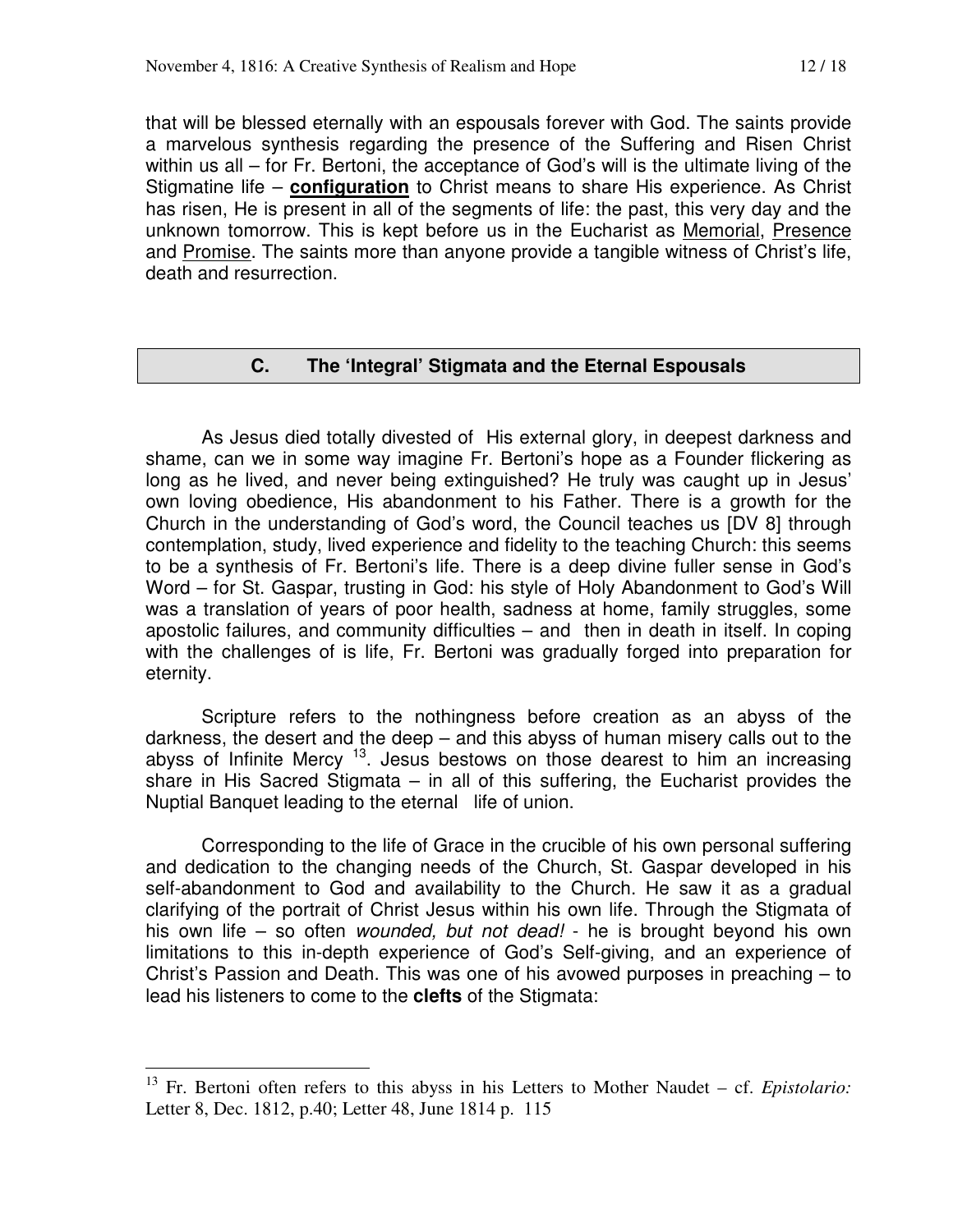**430**: **Show, therefore, to these souls who devoutly gaze upon you those cruel clefts of those nails made in you, first lacerating His hands, and then His feet. Show the very place where His head reclined upon you, expiring, as their loving Father, indeed their faithful Friend, their most tender Brother, their most lovable and most kind Spouse. Lastly, show that blood shed out of love for them, with which you still trickle and redden in long streams. In addition to the impression that you can bring about in them, let there be joined also the eloquence of this blood, as the Apostle describes [Heb 12:24]. Let there be attained, therefore, through you such a great commotion in the hearts of these listeners that I believe I will see this very day, even though I cannot achieve this with my words <sup>14</sup> .** 

 In his own mysticism of helplessness associated with the wounds of life, Fr. Bertoni's hope never wavered in **the special grace** of the vocation - one that is not based on human resources, but **is to be carried out with the grace of the Holy Spirit, for 'He Who has begun a good work in you will bring it to perfection' [Ph 1:6]** [cf. CF # 185].

 The deep trials that St. Gaspar experienced with his health and mission were not an interruption in his life of prayer – but, rather a means that brought to an ever greater sharing in Christ's death and resurrection. In all his times of darkness, St. Gaspar went on searching, seeking for the Lord in all things: **seek God alone, for to see God in all things, this is a making of oneself superior to all human happenings <sup>15</sup> - reading today about the internal presence of God, i.e., that**  since God is within us, it is not necessary to go outside to look for Him <sup>16</sup> - God **alone is to be sought, and nothing else: not consolations or satisfactions** <sup>17</sup> . This is the marked contrast: **…in the depths of one's own nothingness, God is found. Experiencing very sublime realities concerning God, there was a profound recognition of myself. <sup>18</sup>**

 In the mystical style of Fr. Gaspar, he often expresses himself in terms taken from his reflections on the Stigmata, and on God the Spouse of the soul, or, Christ the Spouse of the Church  $19$ :

**4991**: **Regarding prayer, she feeds him having him meditate on the mysteries of His humanity; she feeds him making him meditate on His Passion; she brings him to the temple, making him meditate on the mysteries** 

<sup>&</sup>lt;sup>14</sup> This is from St. Gaspar's Good Friday sermon of  $1801$  – then repeated in 1806.

 $15$  cf. MP, July 30, 1808

 $^{16}$  cf. MP, Oct. 13, 1808

 $17$  cf. MP, Dec. 23, 1808.

 $18$  cf. MP, Aug. 24, 1808.

 $19$  Cf. Meditation 6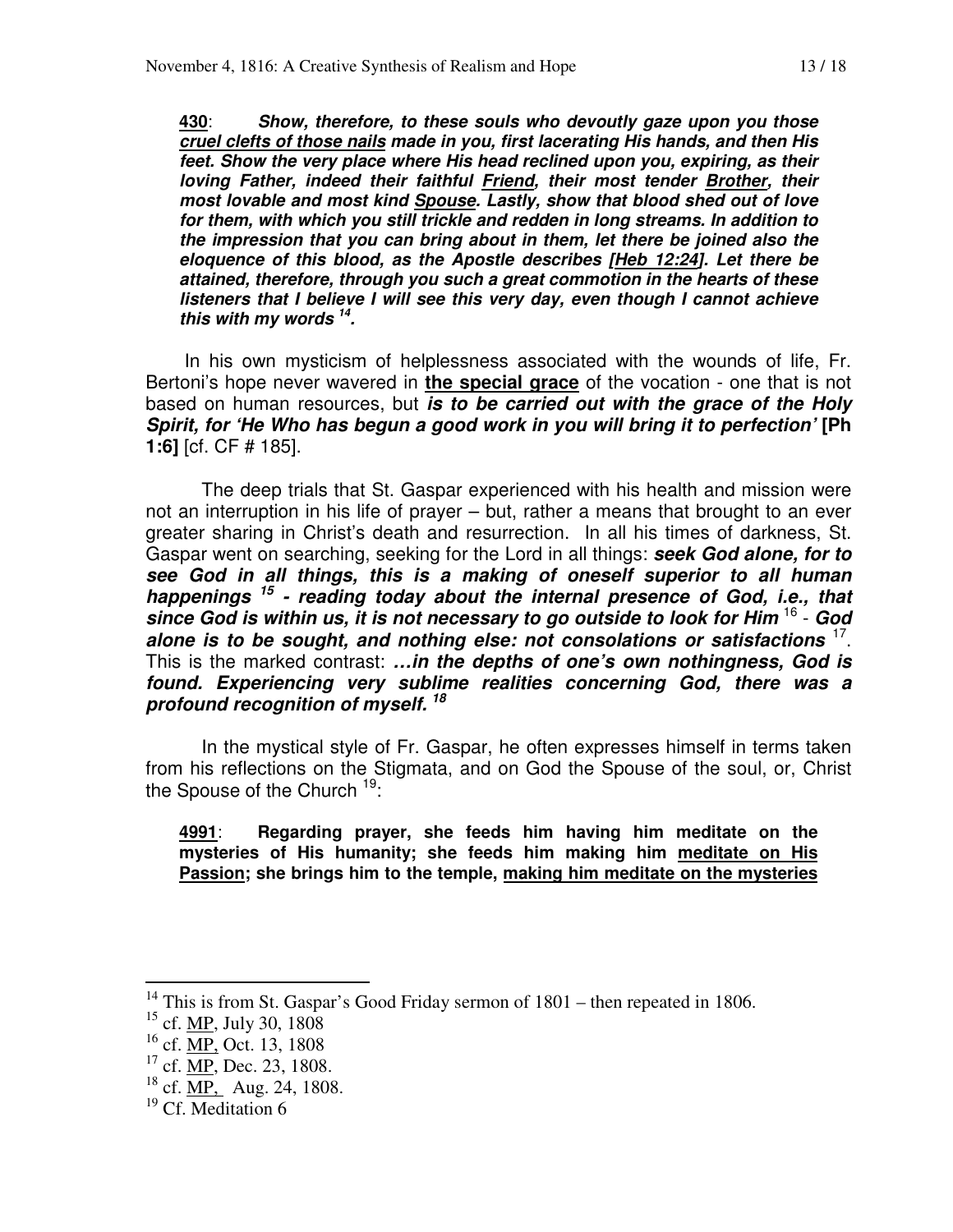#### **of the resurrection and the divinity, so that he can then preach with unction, etc.** <sup>20</sup>

**We should correspond also in action, progressing from virtue to virtue,** [Ps 83:8], from **the moral virtues to the religious, to the divine; and in prayer seeking to profit from the life of Christ, to His Passion and to His Resurrection. Accomplishing all this methodically, and not by fits and starts. All is based on the divine Scriptures, from which one derives precepts for action, and knowledge for prayer.** All prayer**,** all scripture, inspired of God, is profitable to teach, to reprove, to correct, to instruct in justice.... [2 Tm 3:16, f.].

 The mystical 'Night' assumes many forms – a kind of absence of the 'Omnipresent'; or silence of the Eternal Word; the 'darkness' of Christ's descent; the Psalmist's 'desert thirst' for the streams of Salvation [cf. Pss 22; 42; 63 – Is 12:1, ff.], for God; the biblical descriptions of Gethsemane or the Paschal Mystery in general. For St. Gaspar, his long and painful monotony of sacrifice led him ever more deeply into the mystery of the spirit of Holy Abandonment. The mystery of the Stigmata is not only loved – and learned about – but needs to be experienced in the School of God. In describing his healing process as wounded, but not dead, Fr. Bertoni wrote to Mother Naudet:

#### .**.. I am getting better rather slowly! Please pray, Reverend Mother, out of your charity, that I may derive some fruit from the school in which He has deigned to teach me, so that I might be disposed to serve Him… <sup>21</sup>**

 Years later, St. Gaspar saw his own long 'dark night' as the privileged time in which to learn in **the School of God**:

**…The works of God have their own trials, with which God shows his own hand in directing them and leading them to His purposes. He does this with the difficulties which He allows, by taking our cooperation away, that we might give space to His Providence. From this the way can be seen clearly that all depends on His conservation and granting success. When, therefore, it is night for us, it is the day-time for Him. He is the One Who knows what is to be done. And we ought to raise our hands toward heaven, when we do not know how to apply them, and thus it is better that we ask the outcome of God. 'In the nights lift up your hands to the holly laces, and bless the Lord.' [cf. Ps 133:2]. This is the Latin that God teaches to anyone who is in His School. 'And the night shall be light as the day.' [Ps 138:12] And this is a further Latin** 

 $20$  Translator's Note: St. Gaspar notes here the need to meditate on the Resurrection, in order to preach with more unction. In Fr. Bertoni's retreat for young priests [September 13-22, 1801], Fr. Bertoni developed both aspects of the Stigmata: *Imagine that you see Him with the scars of his wounds… inviting you, too, to heaven…Christ has entered new life with the scars of His wounds…* [cf. MssB ## 2632; 2635-2647, passim.] [cf. also the website: www.stbertoni.com, under "Studies", *STIMMATE INTEGRE*].

<sup>21</sup> cf. Letter 45, June 1, 1814, in *Epistolario,* p. 109.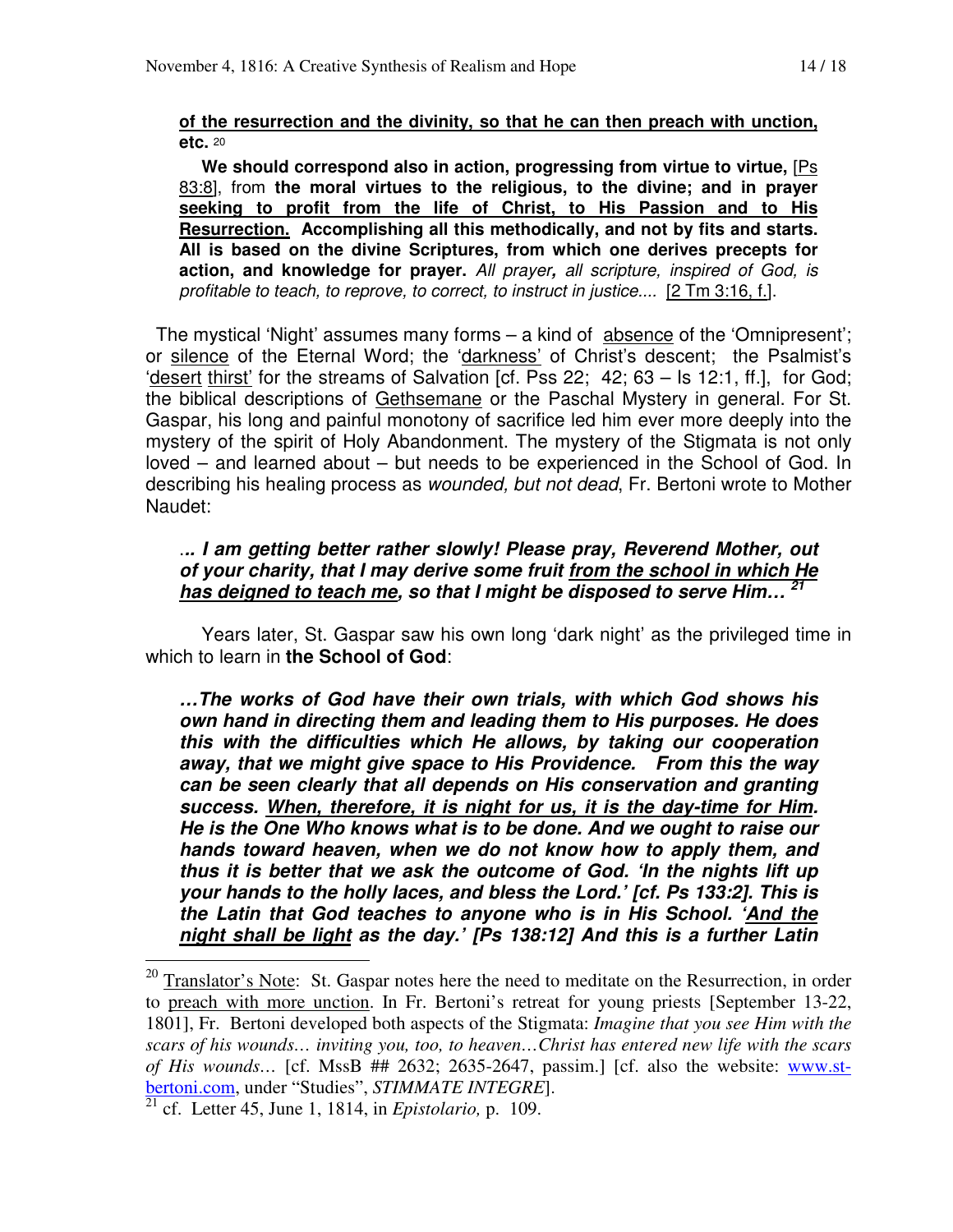**principle that our good Father has explained to us from the very beginning, drawing the light out of the darkness, and that He would like, out of His goodness, to clarify subsequently, as the darkness returns. It is in this that He leaves our works, for the admirable splendor of His glory. 'Trust in the Lord', therefore, 'and do good!' [Ps 36:3]. <sup>22</sup>**

 As actions speak louder than words, the love of Fr. Bertoni's heart moved him to abandon his cares into the arms of God's loving mercy – and to commit every fiber of his strength to the service of the Church. The deepest wounds of love in Christ are the signs of His immolation endured on the Cross, the final one being inflicted even after his death – leading to an eternal espousals:

**Med. 3: 4899**: …**The fourth means: He governs her with the gifts of His grace and glory.** The charity of God is poured forth... [Rm 5:5]. - For we are saved by hope. [Rm 8:24]. **Such gifts had been merited with the Passion, communicated in the Resurrection and Ascension <sup>23</sup>**. Ascending on high, He held captivity captive; He gave gifts to men. [Ep 4:8]. **This is an internal government and realm.** The kingdom of God is within you. [Lk 17:21]. For the kingdom of God is not meat and drink; but justice and peace, and joy in the Holy Spirit. [Rm 14:17]. "In the Holy Spirit": For whosoever are led by the Spirit of God, they are the sons of God [Rm 8:14]. He Who is the Head, even Christ: from Whom the whole body, being compacted and fitly joined together, by what every joint supplies to the operation in the measure, makes increase the body, unto the edifying itself in charity. [Ep 4:15, f.].

**Med. 3: 4957**: This is how it can be understood concerning Anna and her Husband, Elcana as a type of Christ and His Church, that together they got up in the morning and went together to return to their own town: **Wherever the Church goes, Christ goes with her with His grace.** 

They returned and came into their house at Ramatha. v. 19.

 Ramatha is the heavenly homeland, as we have said. So how does the Church arrive there, which had just ceased in her preaching of the Jews, and has not ascended into the heavenly homeland? It is true that when the Lord arose from the dead, she spoke through the doctors who were sent in preaching, saying, [Mt 28:20]: And behold, I am with you all days, even to the consummation of the earth. Hence, **it is not absurd that holy Church would consider herself having risen**  and returned with Him <sup>24</sup>. He would never desert His chosen ones through a spiritual presence, and He remains with those still here, and withdraws from those who leave her.

 $\overline{a}$ <sup>22</sup> cf. Letter 157, May 22, 1929, in *Epistolario,* pp. 256, f.

<sup>&</sup>lt;sup>23</sup> Here St. Gregory maintains the integral aspects of the Paschal Mystery – as Fr. Bertoni often does – cf. in this Web Site: *Stimmate Integre.*

<sup>&</sup>lt;sup>24</sup> St. Gregory the Great has a strong sense of the Church having already risen with Christ – the integral dimensions of the Paschal Mystery. [cf. this Web Site, under Studies: *Stimmate Integre.*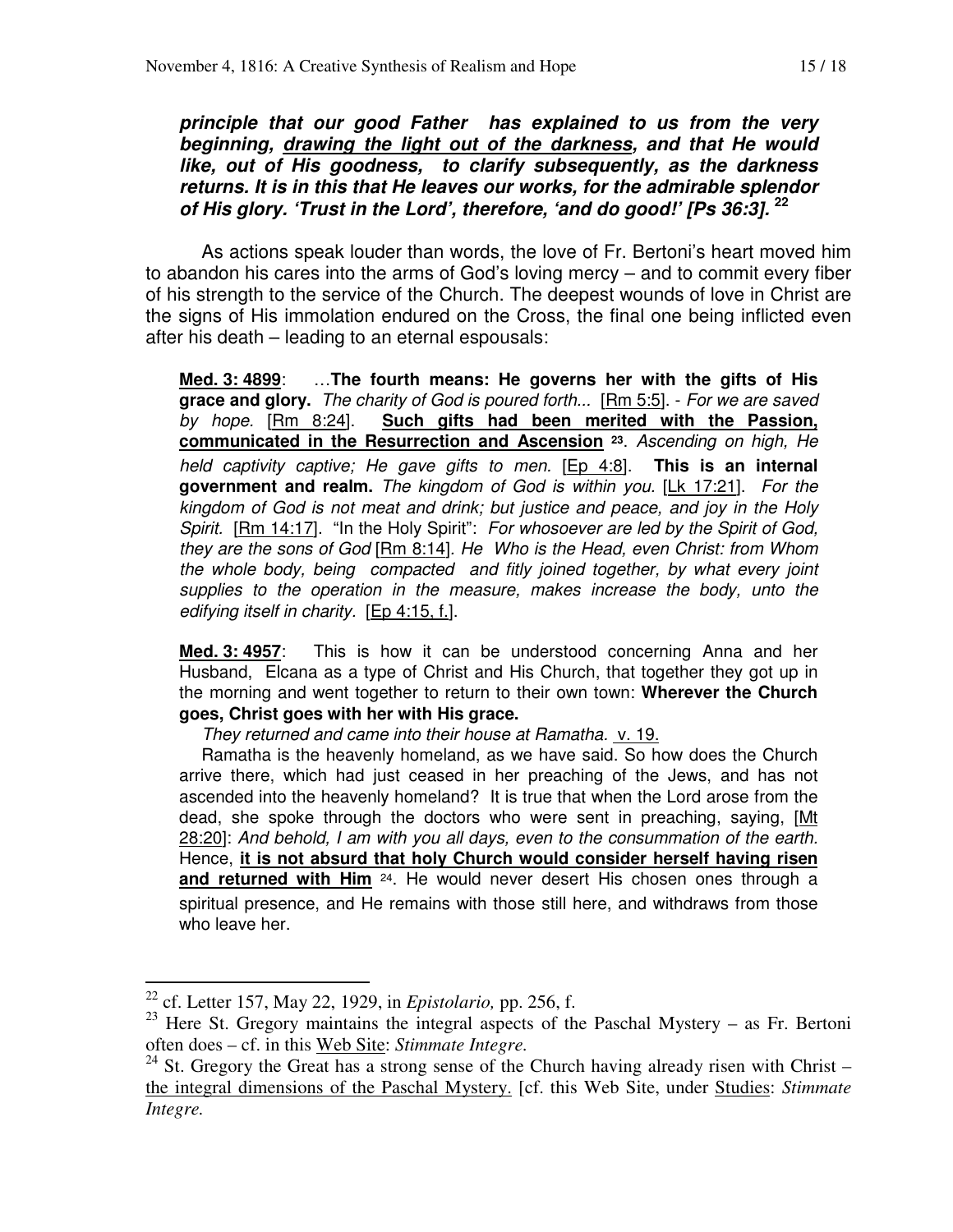**Med. 5: 4984**: To offer the solemn sacrifice. ibi.

 Then it happened that when he manifested Himself in heaven to His Father through the matter of **His glorified flesh** <sup>25</sup>, and the nature of the Angels, as well as our redemption, so also He rejoiced in their reparation.

To fulfill his vow. v. 21.

**In the head of the book it is written of me: that I should do your will...then I said: I have desired it...** [Ps 39:6, ff.] <sup>26</sup>.

To offer: ibi. Then, he made the offering when He made it possible for us to take our place in the heavenly realms.

 Nuptial Love is sublimely receptive and totally geared toward the other, in a kind of mutual indwelling: **Make your home in Me as I make mine in you… whoever remains in Me, with Me in him, bears fruit in plenty…** [Jn 15:3, ff].

#### **Conclusion**

It was in the new spring-time of 1841 - 25 long years later, following the founding of the Congregation in 1816, after a daily experience of life together – that Fr. Bertoni set about codifying his own lived experience in the establishment of a new religious community. On May 11, 1841, he wrote to his friend, Fr. Bragato, Royal Court Chaplain in Vienna, asking for his prayers. This is a paragraph of his letter:

 **…Pray much also for all of us, and for that which I am now writing drop by drop, if the Lord wills that this should redound to His glory. We are doing our part, according to the grace that God grants, and He will certainly hold up His end of the bargain – nor, do I really wish to know now what it is that He would like to accomplish. I am at peace, firmly believing that God can accomplish all that He wants, and always does what is better, even though this is so often quite distant from our limited views – and even sometimes contrary to them. 'I will bless the Lord at all times, his praise shall be always in my mouth.' [Ps 33:2]. And help me so that I might praise and serve Him 'day and night' [Rv 4:8; 7:15], dwelling forever in His house for all eternity, 'for the figure of this world is passing away.' [1Co 7:31]. <sup>27</sup>**

 By this time, Fr. Bertoni was a complete invalid, never leaving the house. And the Constitutions he was working on from his bed were never finished, when death came to him over 12 years later. Nonetheless, the 12 Parts, and 314 paragraphs that he composed, and which we know as the **Original Constitutions,** come to an end

 $25$  Translator's Note: the recurring interest in the Risen Lord.

<sup>&</sup>lt;sup>26</sup> Translators' Note: Biblical abandonment? Ps 39  $\{40\}$  is the 'Disciples' Prayer.' [cf. Heb. 10:5-7]

<sup>27</sup> cf. Letter 9 to Fr. Bragato, in: *Epistolario* p. 325].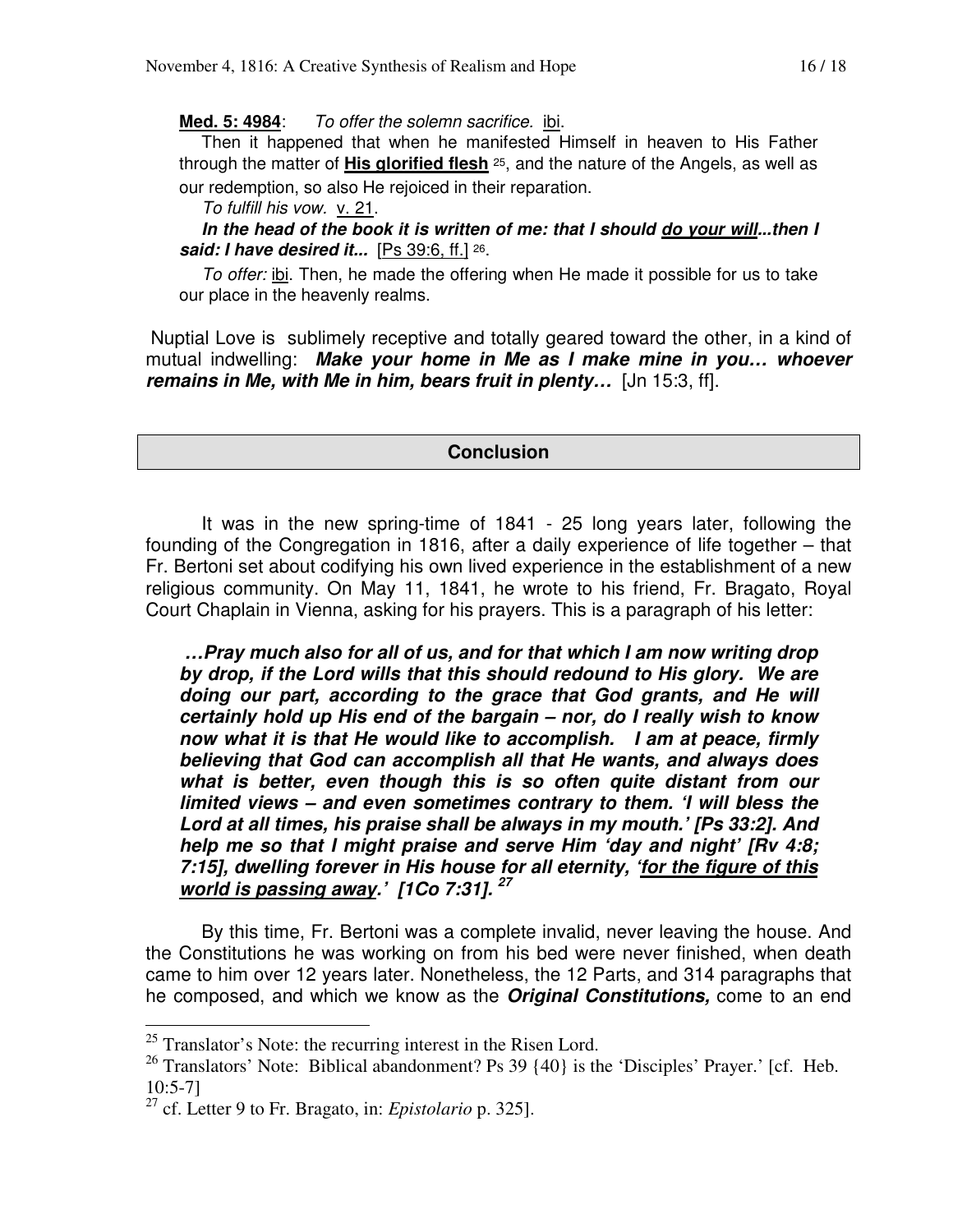with a direct quotation from the Constitutions of St. Ignatius of Loyola, in which Fr. Bertoni is speaking about Novices: this would seem to be a clear indication that Fr. Bertoni's whole life, codified to some extent in his **Original Constitutions,** might be summarized as a

#### **Contemplation unto Hope!**

 **The terrible wounds of time will be exchanged for the Glorious Epousals of Eternity. This is his message today, our Stigmatine 'Memorial Day', here at Sacred Heart Cemetery in Milford!** 

#### **Final Prayer <sup>28</sup>**

**5041**: **COLLOQUY. Lord, bring it about that by corresponding to Your grace and guidance of the Church, we, too, might learn the proposals of great and strong virtues, in order to help others by preaching, and ourselves by praying. And may we gain the desires of the knowledge of God to preach well and to pray well. And may we always have the most pure intention of charity, and be totally bereft of every ambition of this world; and let us seek the virtues and the knowledge in Your Catholic Church. Grant that we might come to the prompt and devout execution of Your projects, and in the exercise of the virtues, and in our being indoctrinated in the divine Scriptures; and that we thus give ourselves without reserve to you <sup>29</sup>, and that through Your grace we might increase in virtue and knowledge <sup>30</sup>.** 

 **O Lord, this morning we have gleaned this flour from the seed of the divine words by meditating, and almost by threshing. We offer this flour to You, so that You might grant us bread, and our daily bread, so that we might live to carry out Your Will 31.** 

# **† †††**

**†** 

 $\overline{\phantom{a}}$ 

 $28$  Conclusion to Meditation 7 of St. Gregory's Commentary on 1 Samuel.

<sup>29</sup> A program espoused and lived by His Holiness, Pope John Paul II: *Totus Tuus!* 

<sup>30</sup> This ideal is presented by Fr. Bertoni in his Part IV, *Original Constitutions: De Progressu Suiipsius* [CF ## 47-48] – *De Progressu in Ecclesiasticis Doctrinis* [CF ## 48-50]

<sup>31</sup> This is Fr. Bertoni's central ideal: *in obsequium:* Abandonment to God – Father, Son and Holy Spirit - Availability to the Church, through any Ministry of the Word of God whatsoever [CF # 163] - this is the Apostolic Mission, conferred by Jesus Christ Himself, as a share in His Personal Mission from the Father, in showing His Sorrowful Stigmata **retained in His Glorious Body [cf. Jn 20] – and as exemplified by the Patrons of the** Stigmatines, the **Holy Spouses, Mary and Joseph.**